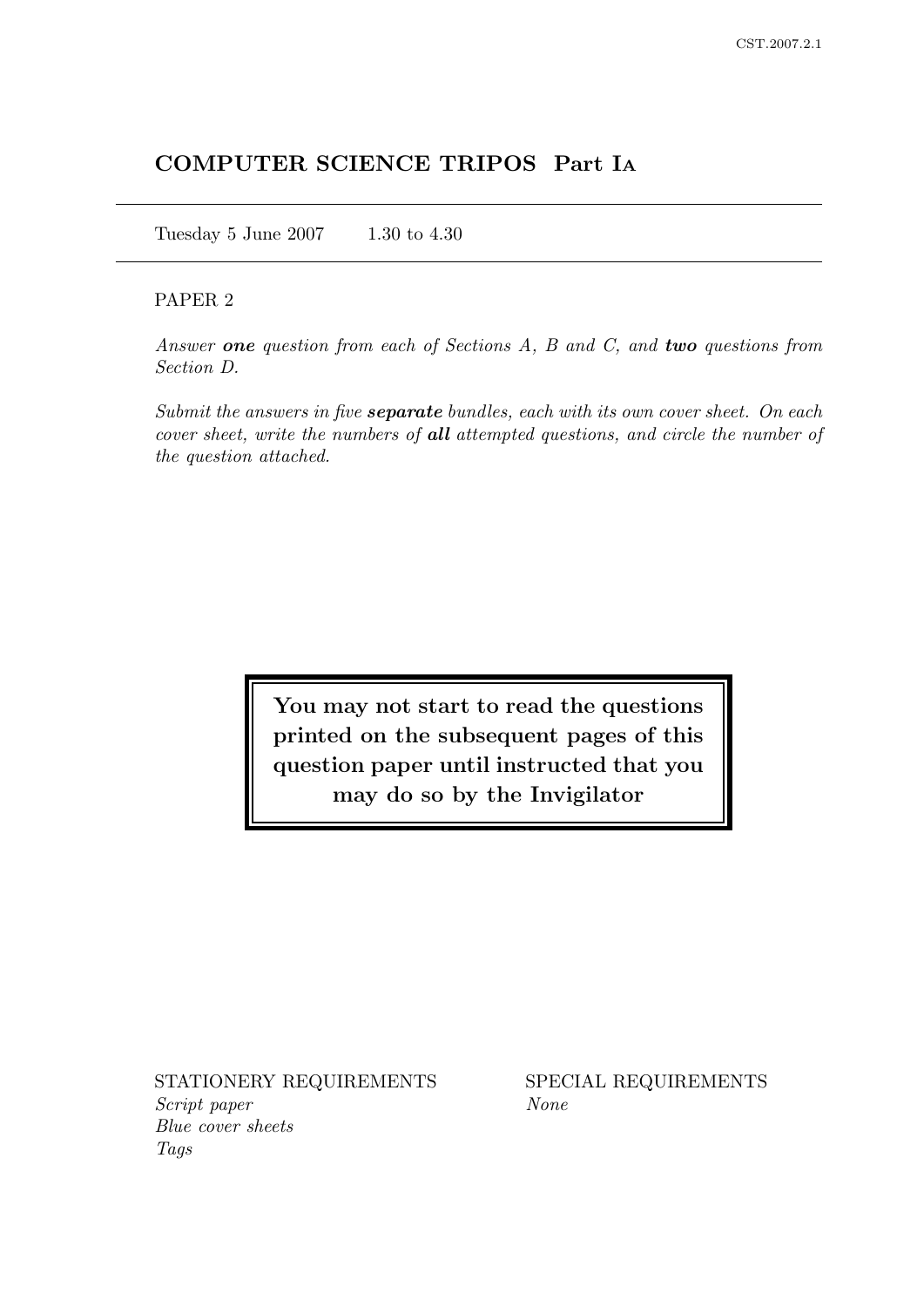# SECTION A

### 1 Digital Electronics

- (a) State De Morgan's theorems. [4 marks]
- (b) Simplify the function

$$
f = \overline{a}\overline{b}\overline{c}\overline{d} + \overline{a}\overline{b}\overline{c}\overline{d} + a\overline{b}\overline{c} + a\overline{b}\overline{d}
$$

with don't care states  $\overline{a}\overline{b}\overline{c}\overline{d}$  and  $\overline{a}\overline{b}\overline{c}\overline{d}$  to give expressions in the following forms:

- $(i)$  sum of products;  $[3 \text{ marks}]$
- $(ii)$  product of sums.  $[3 \text{ marks}]$
- (c) Simplify the function

$$
f = (\bar{a} + \bar{b} + \bar{c}).(b + d)
$$

to give an expression in the sum of products form. [6 marks]

### (d) Implement with 2-level logic the function in part  $(c)$  using only

- $(i)$  NOR gates;  $[2 \text{ marks}]$
- $(ii)$  NAND gates. [2 marks]

Assume that complemented input variables are available.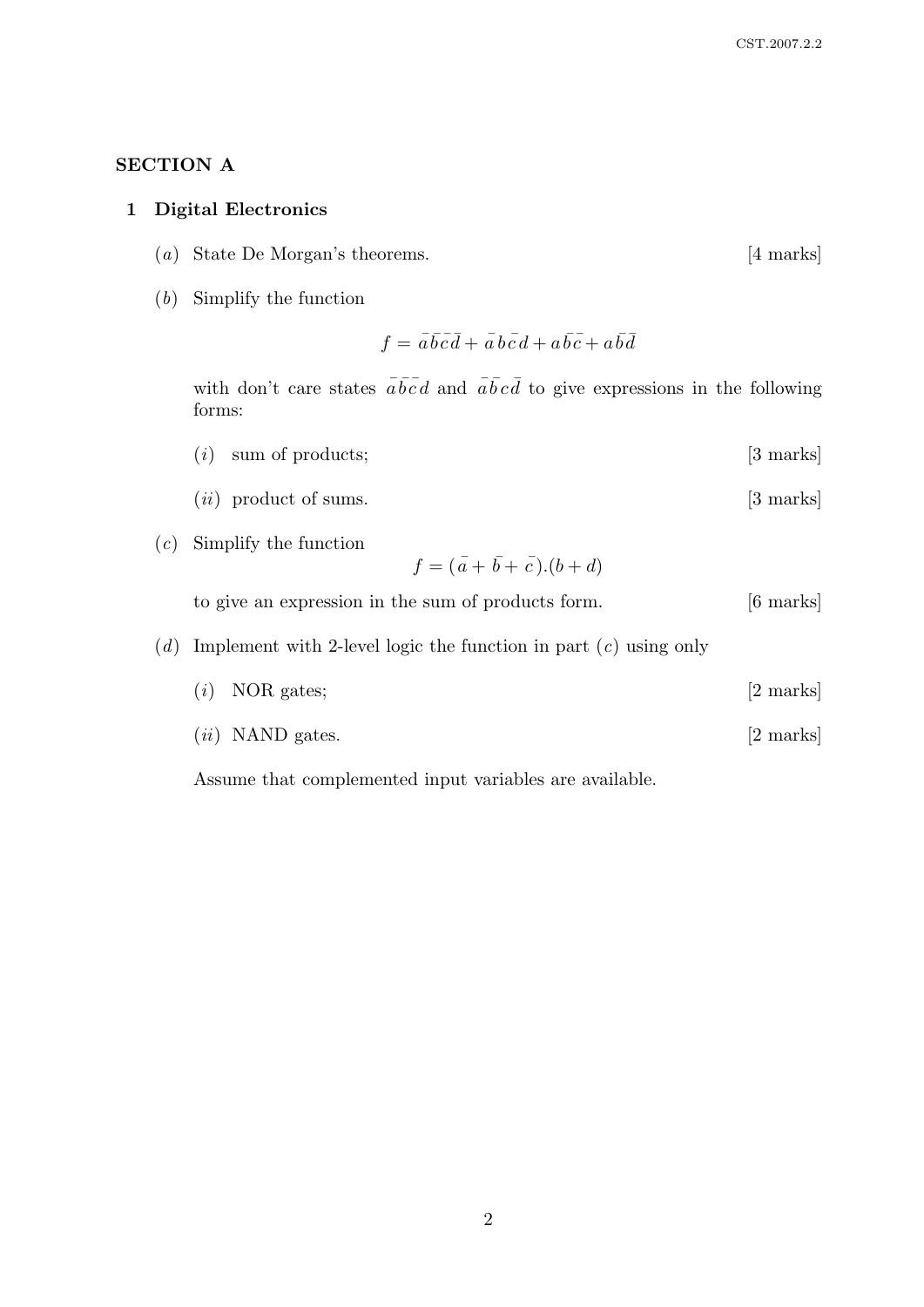### 2 Digital Electronics

Consider the following state diagram



and the state assignment  $S_0 = 00$ ,  $S_1 = 01$ ,  $S_2 = 10$  and  $S_3 = 11$ .

- (a) Write down the state table and derive the minimised Boolean expressions for implementing the next-state and output functions. Assume the use of D-type flip-flops for the state registers. Note that state  $=(Q_1, Q_0)$ . [10 marks]
- (b) An alternative is to use a 1-hot state machine with the following state assignment:  $S_0 = 0001$ ,  $S_1 = 1000$ ,  $S_2 = 0010$  and  $S_3 = 0100$ . Determine Boolean expressions for implementing the next-state and output functions assuming the use of D-type flip-flops. Note that state  $=(Q_3, Q_2, Q_1, Q_0)$ . [7 marks]
- (c) What problem may arise with the approach proposed in part  $(b)$ ? Briefly describe two solutions to this problem. [3 marks]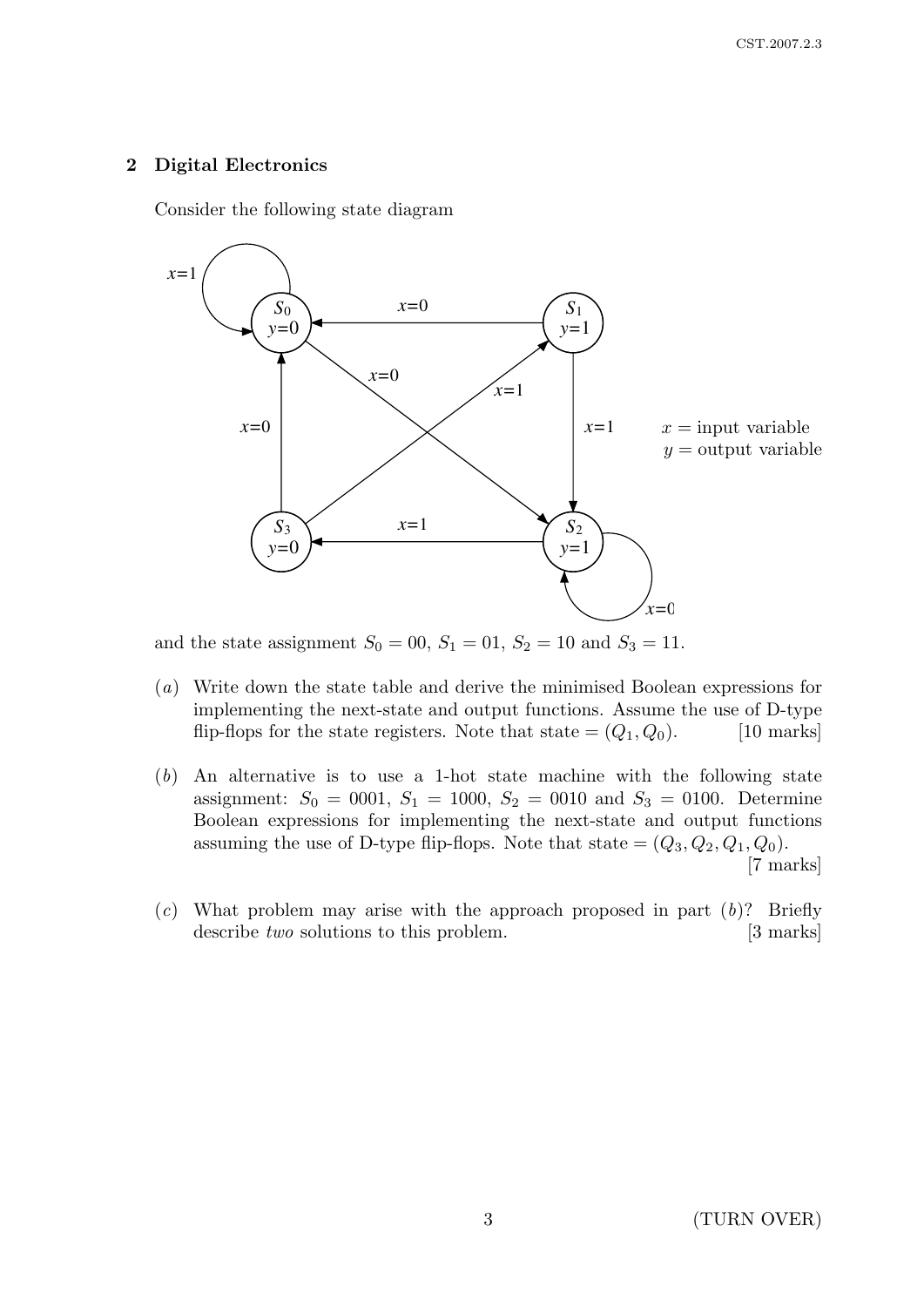### SECTION B

#### 3 Discrete Mathematics I

- (a) Given  $a, b \in \mathbb{N}$  with  $a \geq b$  prove carefully that there are unique values  $q, r \in \mathbb{N}$ such that  $a = qb + r$  and  $0 \le r < b$ . [6 marks]
- (b) Prove further that the highest common factor of a and b is equal to the highest common factor of b and r.  $[2 \text{ marks}]$
- (c) Derive Euclid's algorithm for finding the highest common factor of two numbers. [3 marks]
- (d) Determine the algorithm's efficiency by finding a limit for the number of divisions required in its execution expressed as a function of  $a$ . [3 marks]
- (e) Find all values  $x, y \in \mathbb{Z}$  satisfying  $72x + 56y = 40$ . [3 marks]
- (f) Find all values  $z \in \mathbb{Z}$  satisfying  $56z \equiv 24 \pmod{72}$ . Express the answer in the form  $z \equiv a \pmod{m}$ . [3 marks]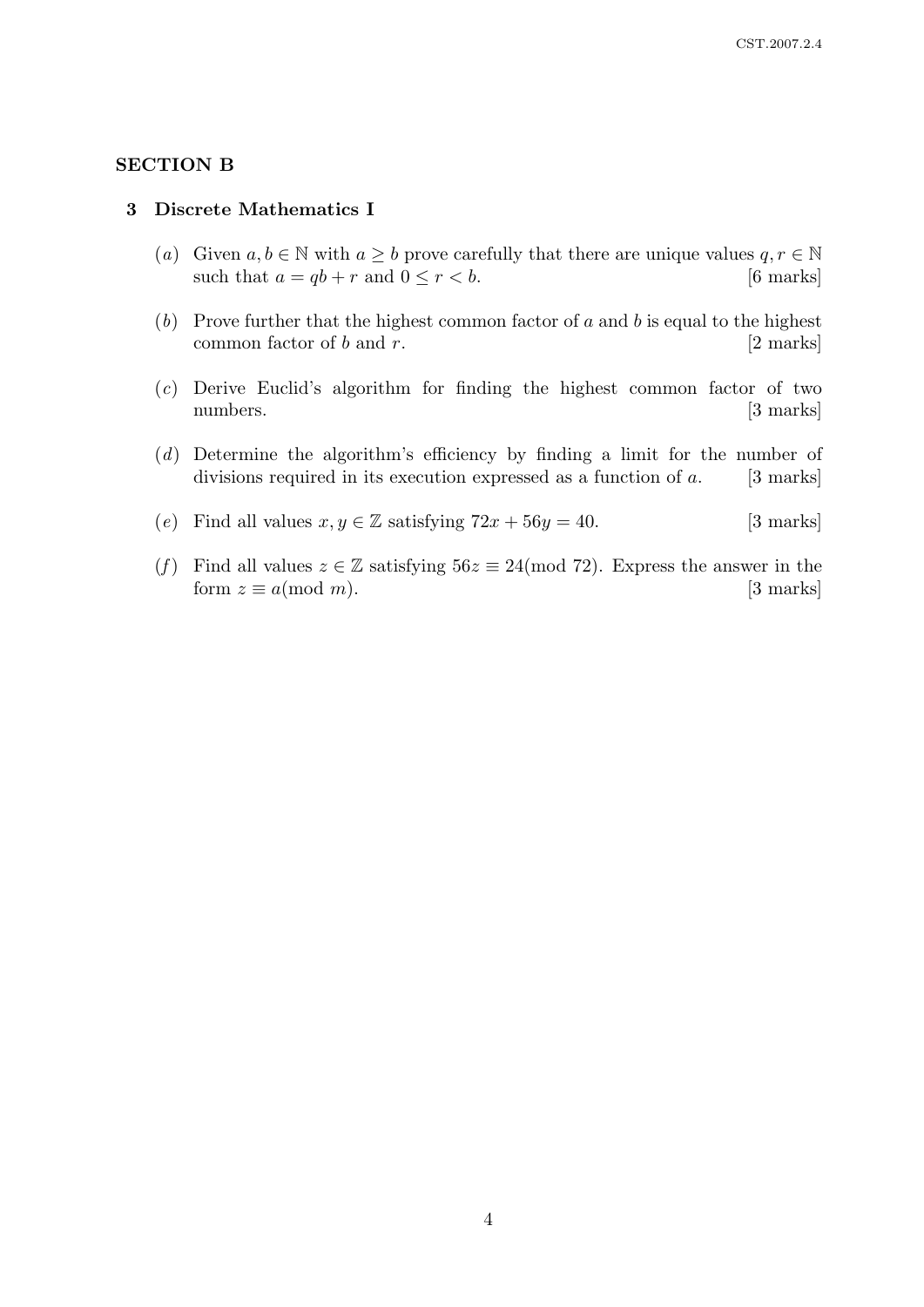### 4 Discrete Mathematics I

- (a) State and prove the Chinese Remainder Theorem concerning the simultaneous solution of two congruences to co-prime moduli and the uniqueness of that solution. [8 marks]
- $(b)$  Consider an extension to solve a set of r simultaneous congruences:

$$
x \equiv a_1 \pmod{m_1}
$$
  
\n
$$
x \equiv a_2 \pmod{m_2}
$$
  
\n
$$
\vdots
$$
  
\n
$$
x \equiv a_r \pmod{m_r}
$$

where  $i \neq j \Rightarrow (m_i, m_j) = 1$  and  $M = m_1 m_2 \dots m_r$ .

- (*i*) Prove that  $(m_i, M/m_i) = 1$  for  $1 \le i \le r$ . [3 marks]
- (ii) Explain briefly how to find  $s_i$  and  $t_i$  so that  $m_i s_i + M t_i/m_i = 1$  for  $1 \leq i \leq r$ . It is not necessary to give a detailed algorithm. [2 marks]
- (iii) Let  $c = a_1t_1m_2m_3\ldots m_r + m_1a_2t_2m_3\ldots m_r + m_1m_2a_3t_3\ldots m_r + \cdots$  $m_1m_2m_3\ldots a_rt_r.$ Show that  $c \equiv a_i \pmod{m_i}$  for  $1 \leq i \leq r$ . [4 marks]
- $(iv)$  Show further that the solution is unique modulo M. [3 marks]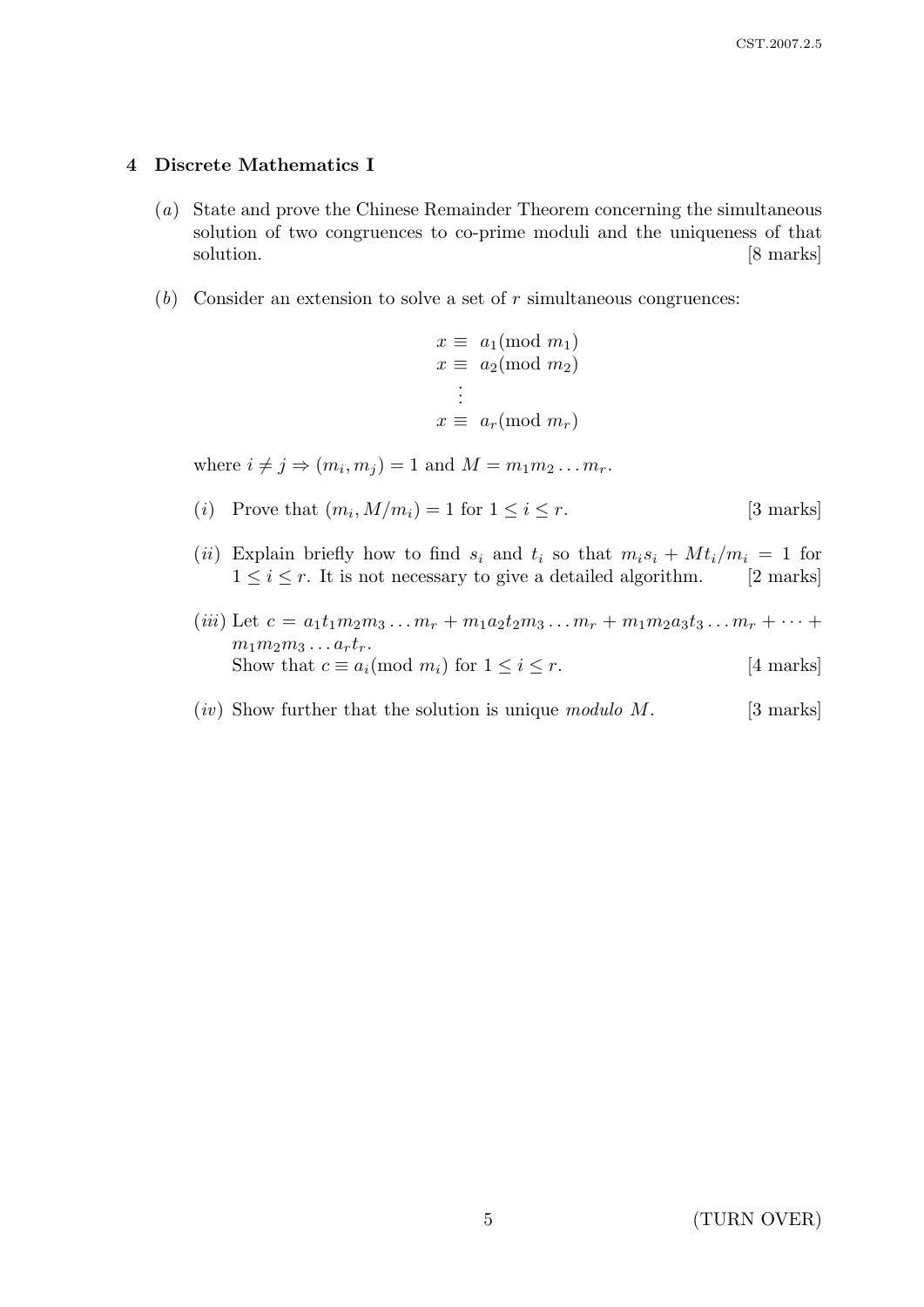#### SECTION C

## 5 Discrete Mathematics II

The purpose of this question is to look at a method for counting certain finite sets that arise as quotients under an equivalence relation; and to apply the method to count the number of injections between two finite sets.

For a set A, let  $\text{Bij}(A)$  be the set of bijections from A to A. An A-action on a set X is defined to be a function  $\star : X \times \text{Bij}(A) \to X$ , typically written in infix notation so that  $x \star \sigma = \star(x, \sigma)$ , such that  $x \star id_A = x$  and  $(x \star \sigma) \star \tau = x \star (\sigma \circ \tau)$  for all  $x \in X$  and  $\sigma, \tau \in \text{Bij}(A)$ .

- (a) Let  $\star : X \times \text{Bij}(A) \rightarrow X$  be an A-action on X. Show that the relation  $\sim$  on X defined by  $x \sim y \stackrel{\text{def}}{\iff} \exists \sigma \in \text{Bij}(A)$ .  $x = y \star \sigma$ , for all  $x, y \in X$ , is an equivalence relation.  $\blacksquare$  [6 marks]
- (b) As usual, let  $[x]_{\sim} \stackrel{\text{def}}{=} \{ y \in X \mid x \sim y \}$  be the equivalence class of  $x \in X$  under the equivalence relation  $\sim$ . Furthermore, for  $x \in X$ , let  $e_x : Bij(A) \to [x]_{\sim}$  be the function defined by  $e_x(\sigma) \stackrel{\text{def}}{=} x \star \sigma$ , for all  $\sigma \in \text{Bij}(A)$ .

For  $x \in X$ , prove that  $e_x$  is surjective. For A a finite set of size n, what does this tell us about the size of  $[x]_{\sim}$ , for  $x \in X$ ? [2 marks]

- (c) An A-action on X is said to be *faithful* if the function  $e_x$  is injective for all  $x \in X$ . In this case:
	- (i) If A is a finite set of size n, what is the size of each  $[x]_∞$ , for  $x ∈ X$ ?
	- (ii) If, in addition, X is a finite set of size  $m$ , what is the size of the set of equivalence classes  $X/\sim \frac{\text{def}}{2} \{ [x]_{\sim} \mid x \in X \}$ ?

Justify your answers. [6 marks]

(d) For sets A and B, let  $\text{Inj}(A, B)$  be the set of injections from A to B. Show that the function  $\bullet:$   $\mathsf{Inj}(A, B) \times \mathsf{Bij}(A) \to \mathsf{Inj}(A, B)$  defined by  $\iota \bullet \sigma \stackrel{\text{def}}{=} \iota \circ \sigma$ , for all  $\iota \in \mathsf{Inj}(A, B)$  and  $\sigma \in \mathsf{Bij}(A)$ , is an A-action on  $\mathsf{Inj}(A, B)$ . Prove also that it is faithful. [6 marks]

Note that since  $\text{Inj}(A, B)/_{\sim} \cong \{ S \subseteq B \mid S \cong A \}$ , it follows from the results in  $(c)(ii)$  and  $(d)$  that, for A and B finite,  $\#(\mathsf{Inj}(A,B)) = (\#B)(\#A)!$ .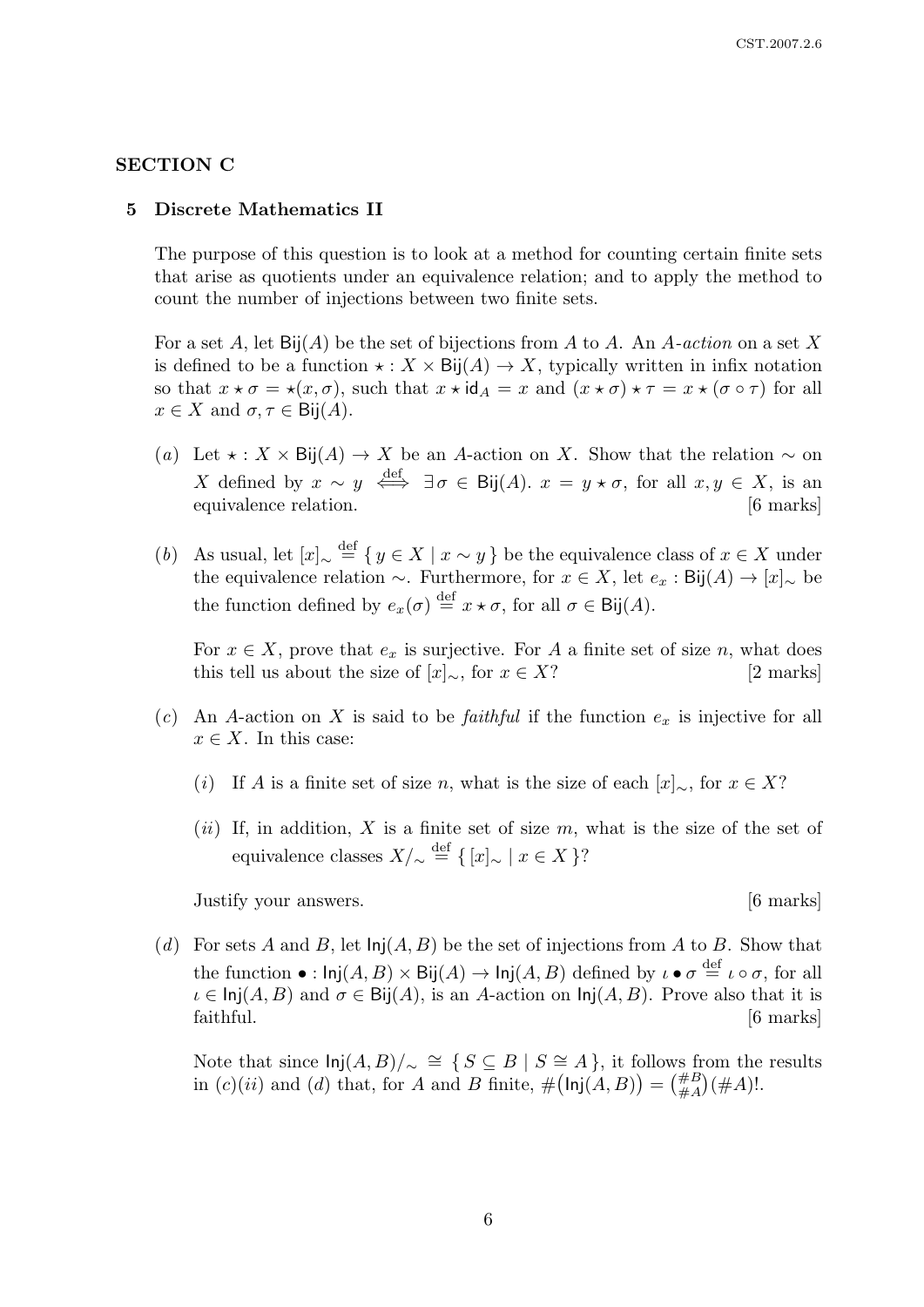#### 6 Discrete Mathematics II

(a) Let V be a set of propositional variables, and let  $\mathcal{F}_V$  be the set of propositional formulae (or Boolean propositions) with propositional variables in V .

Consider the set of rule instances R given by

| Axiom K                             | $A \Rightarrow (B \Rightarrow A)$                                                                 |         |               |
|-------------------------------------|---------------------------------------------------------------------------------------------------|---------|---------------|
| Axiom S                             | $(A \Rightarrow (B \Rightarrow C)) \Rightarrow ((A \Rightarrow B) \Rightarrow (A \Rightarrow C))$ |         |               |
| Axiom C                             | $(\neg A \Rightarrow \neg B) \Rightarrow (B \Rightarrow A)$                                       | Rule MP | $\frac{A}{B}$ |
| where $A, B, C \in \mathcal{F}_V$ . |                                                                                                   |         |               |

As usual, let  $\mathcal{I}_R \subset \mathcal{F}_V$  denote the set inductively defined by R (that is, the smallest R-closed set). Furthermore, let  $\mathcal{T} \subseteq \mathcal{F}_V$  be the set of tautologies.

You are required to establish that  $\mathcal{I}_R \subseteq \mathcal{T}$ , by rule induction. Specifically, state precisely what needs to be proved with respect to each of the Axioms K, S, C and the Rule MP; but only give details of the proofs associated to Axiom C and Rule MP. [12 marks]

[One can also show that  $\mathcal{T} \subseteq \mathcal{I}_R$ ; but this is outside the scope of the question.]

(b) The purpose of this part of the question is to study diagonalisation, or Cantor's diagonal argument, and one of its consequences.

For sets X and Y, let  $(X \to Y)$  denote the set of all functions from X to Y.

(i) A function  $f: X \to X$  is said to have a fixed point if there exists an element  $x \in X$  such that  $f(x) = x$ ; an element with this property is called a fixed point of the function.

Prove the following *Diagonalisation Theorem*: For sets  $N$  and  $X$ , if there exists a surjection  $N \to (N \to X)$  then every function  $X \to X$  has a fixed point. [4 marks]

[Hint: Let  $e: N \to (N \to X)$  be a surjection and, for  $f: X \to X$ , consider the function  $\varphi: N \to X$  defined by  $\varphi(n) \stackrel{\text{def}}{=} f(e(n)(n))$ , for all  $n \in N$ .

 $(ii)$  Using the Diagonalisation Theorem, or otherwise, show that if there exists a surjection  $D \to (D \to D)$ , for a set D, then D has exactly one element. [4 marks]

7 (TURN OVER)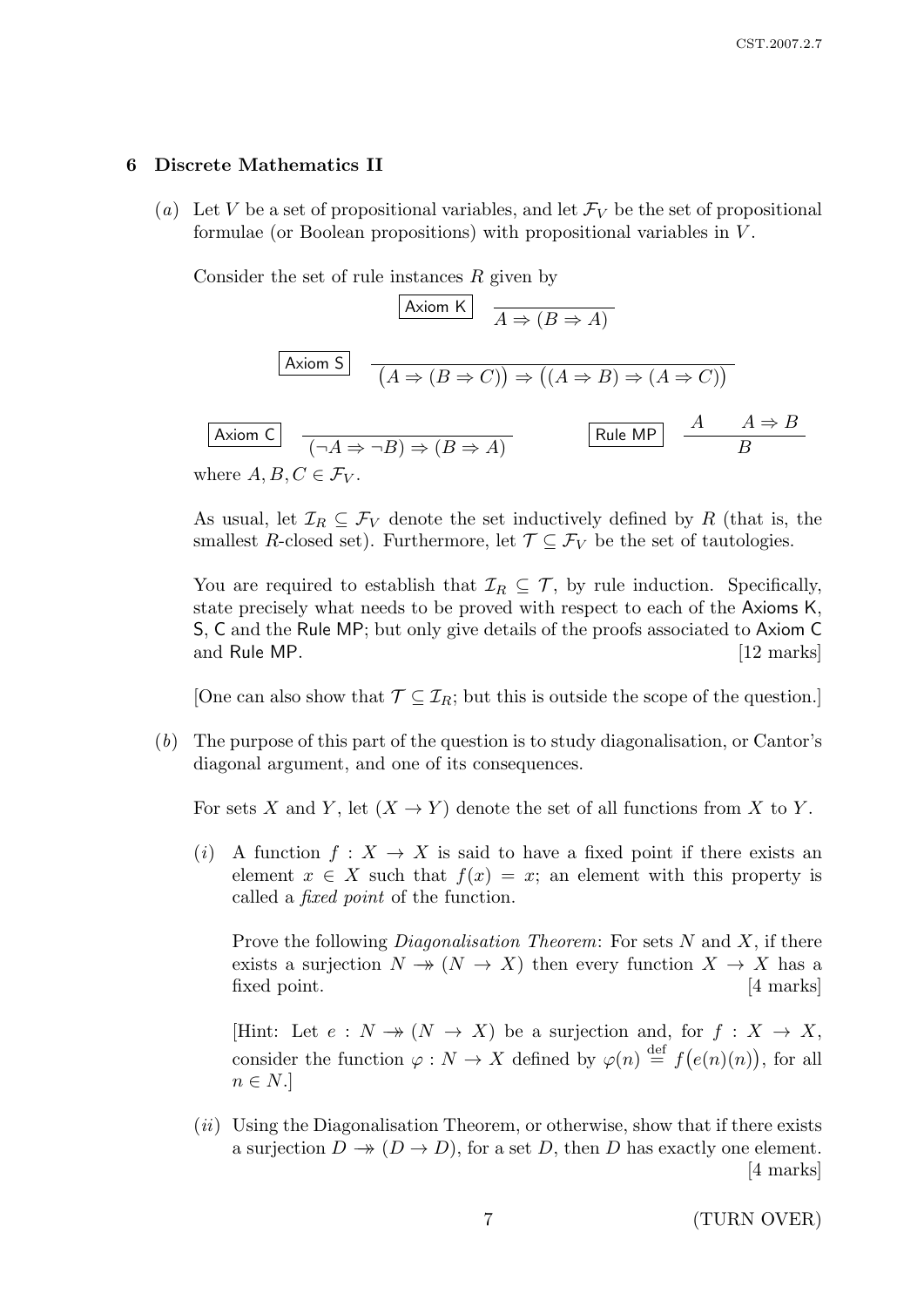### SECTION D

### 7 Software Design

Consider the design of an appointment reminder service using Web and SMS technologies. Describe, using text and/or diagrams where appropriate, the following aspects of the design:

| (a) | two use cases;                                            | [4 marks]           |
|-----|-----------------------------------------------------------|---------------------|
| (b) | <i>three</i> classes;                                     | [3 marks]           |
|     | $(c)$ a sequence of interaction between classes;          | $[3 \text{ marks}]$ |
| (d) | the possible states of an instance of the reminder class; | $[3 \text{ marks}]$ |
|     |                                                           |                     |

- $(e)$  three named variables, with their rôles, in a routine that scans for the next due reminder; [1 mark each]
- $(f)$  one precondition and one postcondition, for a routine that adds new reminders. [2 marks each]

### 8 Regular Languages and Finite Automata

- (a) State the Pumping Lemma for regular languages. Is every language that satisfies the pumping lemma property a regular language? [5 marks]
- (b) State, with justification, whether or not each of the following languages is regular. Any standard results you use should be clearly stated, but need not be proved.

$$
(i) \quad L_1 = \{ww \mid w \in \{a\}^*\}\tag{3 marks}
$$

$$
(ii) \quad L_2 = \{ww \mid w \in \{a, b\}^*\}\tag{3 marks}
$$

(*iii*) 
$$
L_3 = \{w_1 w_2 \mid w_1 \in \{a\}^* \text{ and } w_2 \in \{b\}^*\}
$$
 [3 marks]

- (*iv*)  $L_4 = \{w \mid w \in \{a, b\}^* \text{ and } w \text{ contains the same number of as and } b\text{s}\}\$ [3 marks]
- (v)  $L_5 = \{w \mid w \in \{a, b\}^*, w \text{ contains the same number of as and } b\text{s},\}$ and that number is no more than 128}

[3 marks]